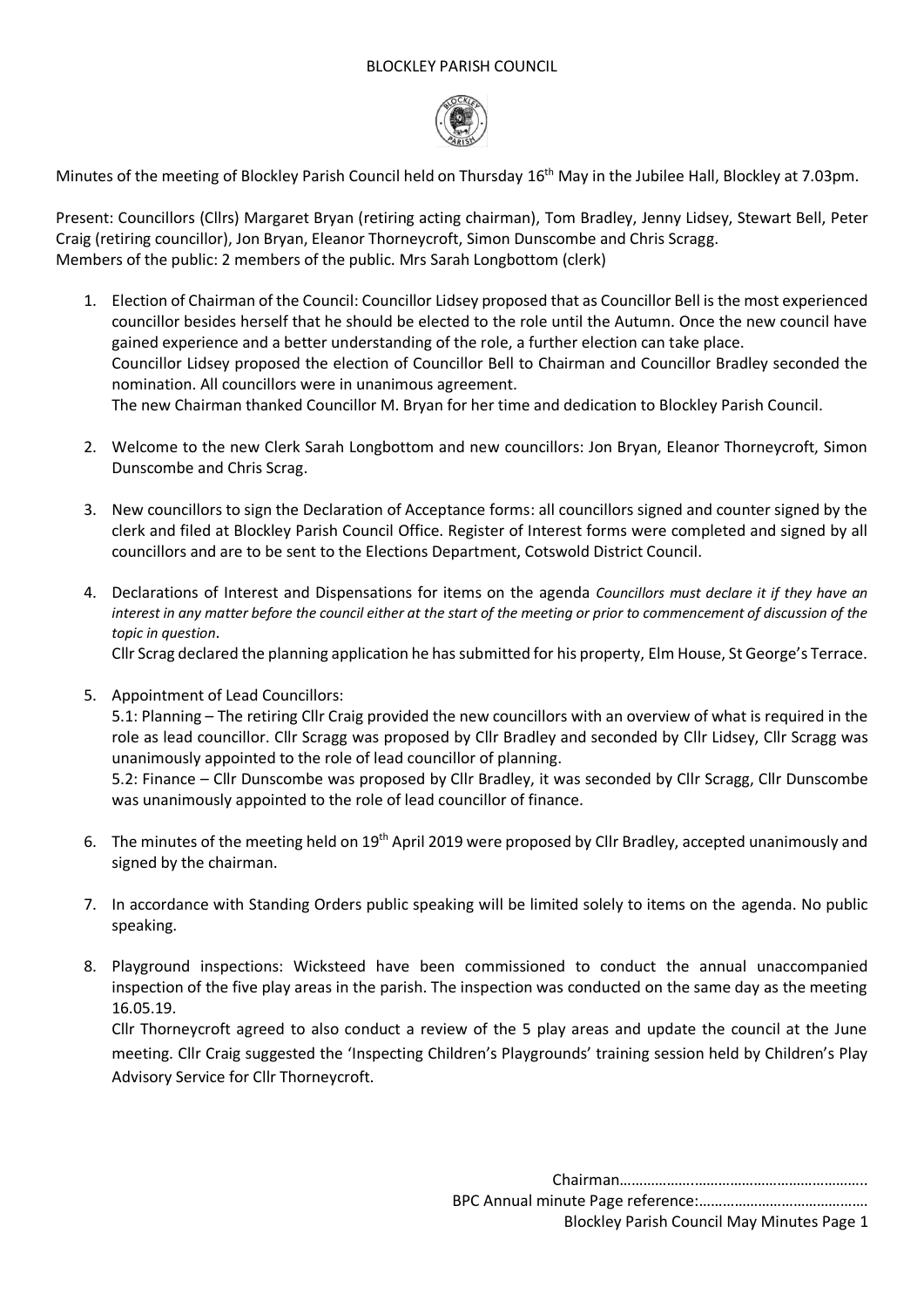# 9. Finance:

9.1 Finance report: The end of year accounts is being produced by Edge IT

9.2 Approval of payments for May 2019 listed below. Proposed by Cllr Bryan and accepted unanimously.

| Alexia Monroe                       | Clerk's services          | £1894.22  | 300685 |
|-------------------------------------|---------------------------|-----------|--------|
| Ray Mayo                            | <b>Expenses for April</b> | £48.49    | 300687 |
|                                     |                           | Not to be |        |
| Ray Mayo                            | Salary for April          | disclosed | 300686 |
|                                     | Maintenance               |           |        |
| <b>Cotswold Building Ltd</b>        | supplies                  | £32.51    | 300689 |
| Community Mentoring and Support CiC | April youth services      | £722.68   | 300688 |
| Paxford Village Hall Committee      | <b>BPC Meeting</b>        | £18.00    | 300690 |
| <b>Blockley Sport and Social</b>    | Charge for April          | £180.00   | 300684 |

- 10. Planning: The council were updated by Cllr Craig that the suggested names for the Draycott Road development have been accepted by the developers.
- 11. Burials/cemetery/churchyard
	- 11.1 Cllr M. Bryan has provided a full account of the churchyard wall in her annual review. It was reported that the diocese has no interest nor desire for a faculty.
	- 11.2 It was proposed by Cllr Bradley and seconded by Cllr Scragg that the work to remove the stump in the lower cemetery is to be commission with BA Hull Ltd.
	- 11.3 Closure of the upper cemetery for cremated remains.
	- 11.4 Ten additional burial spaces are having been made available in the upper cemetery.
- 12. Youth Activities: Cllr Lidsey informed the new council about CMAS, the non-profit making organisation that provide the youth group services. It was reported that the summer months and the lighter evenings always generates an increase in the numbers attending. Planning for a trip to Cotswold Wildlife Park is underway. The Play Rangers will be holding the Play Gloucestershire half term session on 29th May in Blockley.
- 13. Correspondence: A report of key emails sent to the clerk was circulated at the meeting
	- 13.1 The new council were updated that the successful 2019 grass cutting contractor, Mr Mark Stevenson, is no longer able to honour the contract, he is to repay the money owed monthly. Cllr Bell remarked that it may take a period of two years and persistent correspondence will be required
	- 13.2 Section 106, Draycott Road development, confirmation has been received from CDC that the money has been received. The Clerk is to request that the funds are released to BPC
	- 13.3 Request for memorial bench or tree by Ms Carolyn Peters; Cllrs agree that no more trees, Clerk to advise about a bench
	- 13.4 It was agreed that all seven councillors will meet on a Saturday to review the parish and meet with the Maintenance Officer Ray Mayo
	- 13.5 Paxford Park Picnic, public liability insurance must be granted for the council to permit usage of the park, clerk to arrange
	- 13.6 GigaClear, residents are appreciative of the repairs that they have completed upon BPC's request
- 14. Urgent matters to report For information only (no decisions made in this part of the meeting)
	- 14.1 The monthly written Police report had been previously circulated
	- 14.2 As a new council, Cllr Bradley is to contact the production manager of Father Brown to discuss the arrangement

Chairman……………….……………………………………..

BPC Annual minute Page reference:……………………………………. Blockley Parish Council May Minutes Page 2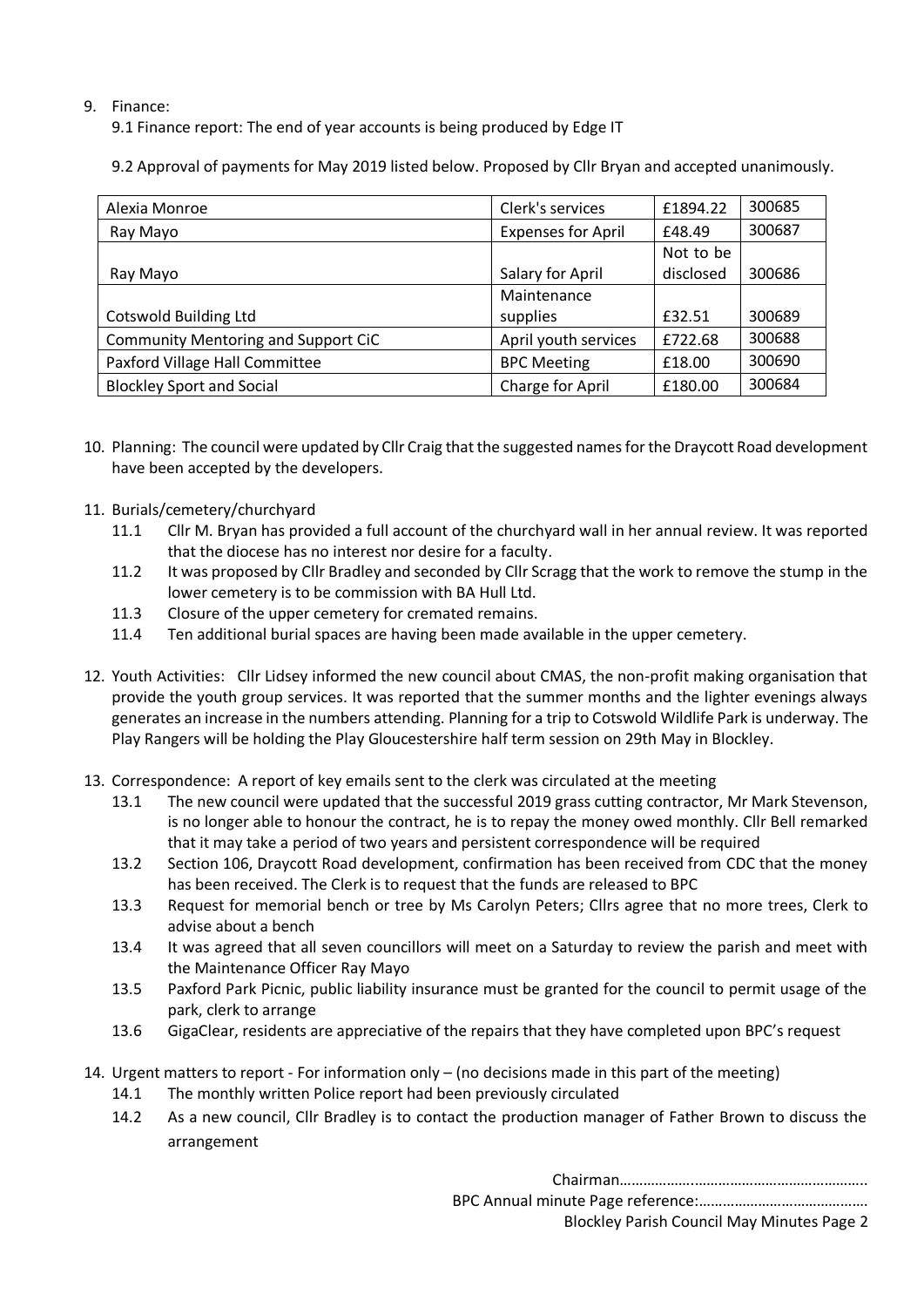- 14.3 All agreed the need for a white line on Park Road at the bottom of Greenway, clerk to discuss with Cllr Stowe
- 14.4 Website review and social media platform, Cllr Bryan and the clerk are to meet to discuss
- 14.5 Finance software training required for new Responsible Finance Officer, Sarah Longbottom, circa £280, proposed by Cllr Bradley and seconded by Cllr Bryan
- 14.6 Acknowledgement of additional cost from Edge-IT to reconcile 2018/19 accounts in the absence of a RFO and the annual audit

## **The meeting closed at 8:15pm**

**Signed by the Chairman……………………………………………………………………….. Date:……………………………………..**

**Print of Chairman……………………………………………………………………………………………………………………………………**

# **Planning applications in circulation:**

### **Planning applications in circulation and Cotswold District Council Decision Notices:**

| <b>Ref</b>   | <b>Address</b>                                                                                          | <b>Description</b>                                                                                                                                                                                                                         | <b>Deadline</b> | <b>Response by BPC and CDC</b>                                                          |
|--------------|---------------------------------------------------------------------------------------------------------|--------------------------------------------------------------------------------------------------------------------------------------------------------------------------------------------------------------------------------------------|-----------------|-----------------------------------------------------------------------------------------|
| 19/01171/FUL | Wold House Bell Lane<br><b>Blockley Moreton-In-</b><br>Marsh Gloucestershire<br><b>GL56 9BA</b>         | Alteration and extension to<br>existing dwelling (Re-<br>submission of previously<br>approved application<br>16/01625/FUL)                                                                                                                 |                 | Awaiting decision<br><b>BPC</b> suggests:<br>No comment, CDC<br>determine               |
| 19/01307/FUL | <b>Tredwells High Street</b><br><b>Blockley Moreton-In-</b><br>Marsh Gloucestershire<br><b>GL56 9HF</b> | Demolition of existing<br>single storey rear extension<br>and erection of<br>replacement, conversion of<br>a single storey attached<br>garage to provide<br>additional living<br>accommodation, internal<br>alterations and garden<br>shed |                 | Awaiting decision<br><b>BPC</b> suggests:<br>CDC determine in<br>accordance with policy |
| 19/01343/LBC | Hawthorne Cottage<br><b>High Street Blockley</b><br>Moreton-In-Marsh                                    | Insert window to south<br>west (rear) elevation                                                                                                                                                                                            |                 | Awaiting decision<br><b>BPC</b> suggests:                                               |

Blockley Parish Council May Minutes Page 3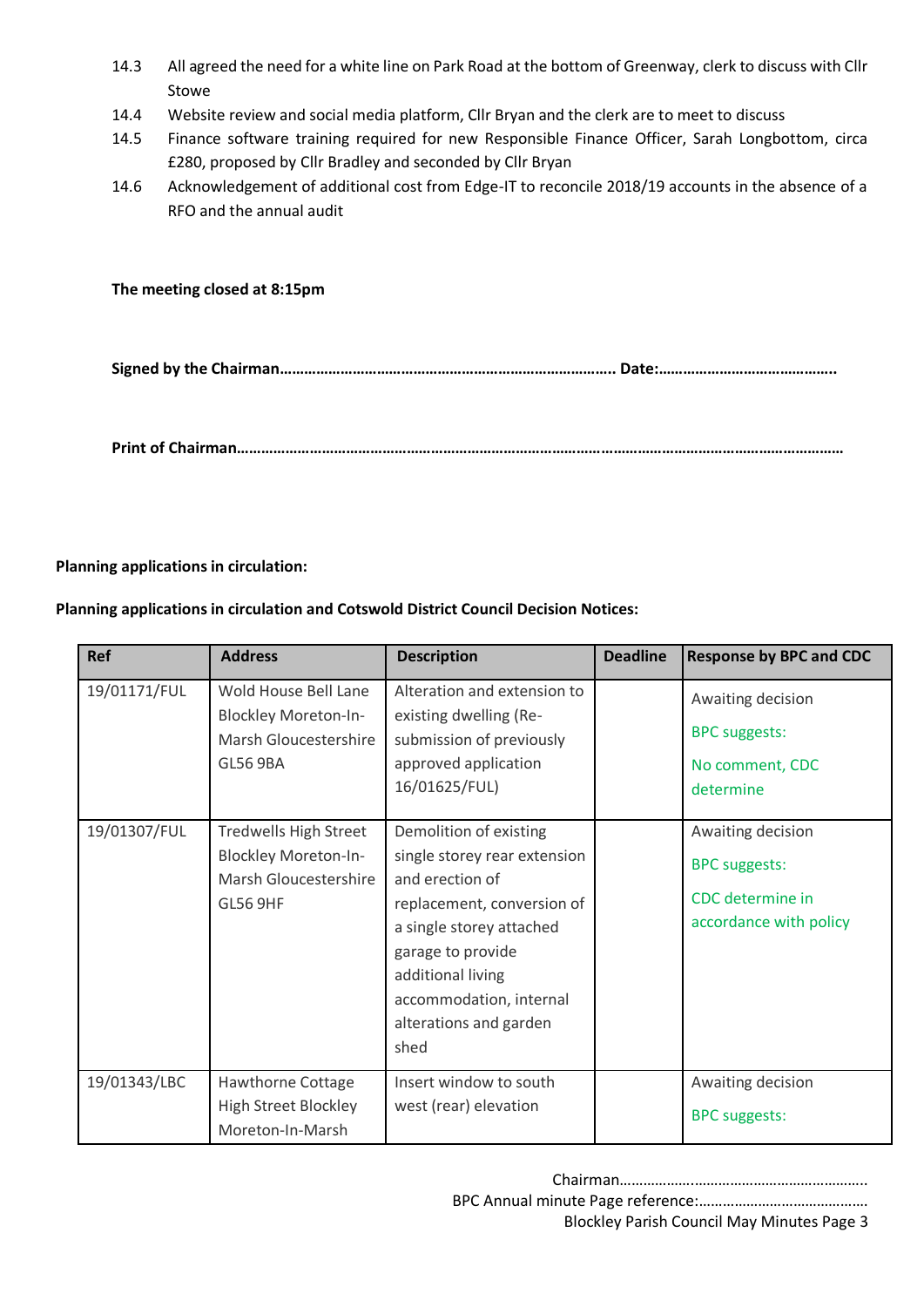|                     | Gloucestershire GL56<br>9HF                           |                                                                                                                                                                                                                                                                                                                                                                                                                                       |         | LBC officer to determine                |
|---------------------|-------------------------------------------------------|---------------------------------------------------------------------------------------------------------------------------------------------------------------------------------------------------------------------------------------------------------------------------------------------------------------------------------------------------------------------------------------------------------------------------------------|---------|-----------------------------------------|
| 18/05007/COM<br>PLY | Land Off Draycott<br>Road Draycott Road<br>Blockley   | Compliance with<br>Conditions 2 (sample<br>materials), 3 (sample panel<br>stone), 4 (sample panel<br>render), 5 (sample panel<br>brick), 7 (window and door<br>colours), 8 (design details),<br>16 (external lighting) and<br>17 (levels) of approval<br>18/02587/REM -<br>Residential development<br>for up to 23 dwellings and<br>associated works (Reserved<br>Matters approval pursuant<br>to Outline permission<br>15/01020/OUT) |         | Awaiting decision                       |
| 19/00741/FUL        | Merryn House,<br>Draycott, GL56 9LQ                   | Single storey side extension<br>(Resubmission of<br>18/04856/FUL with revised<br>roof design)                                                                                                                                                                                                                                                                                                                                         | 4/4/19  | <b>Application Permit</b><br>(24.04.19) |
| 19/00698/COM<br>PLY | Land Off Draycott<br>Road, Draycott Road,<br>Blockley | Compliance with Condition<br>5 (surface water drainage)<br>of Permission<br>15/01020/OUT-<br>Residential development<br>for up to 23 dwellings and<br>associated works (Outline<br>application) - Revisions to<br>drainage scheme approved<br>under 18/02844/COMPLY                                                                                                                                                                   |         | Awaiting decision                       |
| 19/01052/FUL        | 3 Brookside, Paxford,<br><b>GL55 6XE</b>              | Erection of single and two<br>storey extension. Insertion<br>of 1 external door and<br>window to side elevation.<br>Replacement glazing.                                                                                                                                                                                                                                                                                              | 25/4/19 | <b>Application Permit</b><br>(01.05.19) |
| 19/00722/FUL        | Bath Orchard, School<br>Lane, Blockley, GL56<br>9HU   | Demolition of existing<br>dwelling and erection of<br>two dwellings; formation of<br>new vehicular accesses,<br>parking and turning areas;                                                                                                                                                                                                                                                                                            | 4/4/19  | Awaiting decision                       |

| Blockley Parish Council May Minutes Page 4 |  |
|--------------------------------------------|--|
|                                            |  |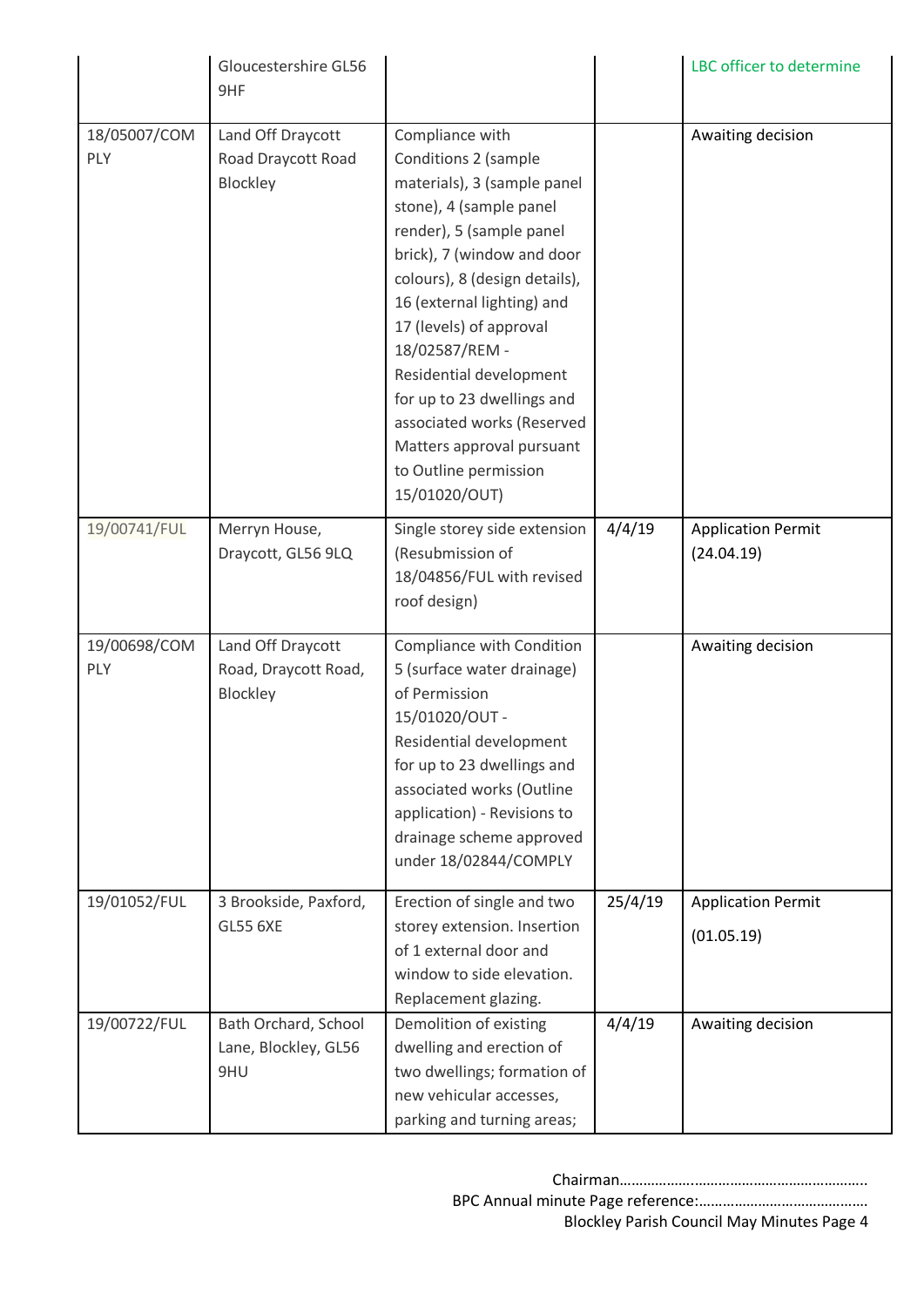|                            |                                                                     | and all other associated<br>works.                                                                                                                                                                                                                                                                             |         |                                            |
|----------------------------|---------------------------------------------------------------------|----------------------------------------------------------------------------------------------------------------------------------------------------------------------------------------------------------------------------------------------------------------------------------------------------------------|---------|--------------------------------------------|
| 19/00932/LBC               | Haysell House, Old<br>Cider Mill, Aston<br>Magna Rd, Paxford        | Listed building consent for<br>replacement of a window<br>and lintel.                                                                                                                                                                                                                                          | 25/4/19 | <b>Application Permit</b><br>(30.04.19)    |
| 19/01142/TCON<br>R         | Orchard House,<br>Chapel Lane, Blockley                             | Reduce canopy by 25% for<br>ongoing tree maintenance.                                                                                                                                                                                                                                                          | N/A     | No objection (26.04.19)                    |
| 17/05094/FUL               | Mulberry Cottage,<br><b>Station Rd, Blockley</b><br><b>GL56 9ED</b> | Proposed erection of a<br>dwelling with photographic<br>studio.                                                                                                                                                                                                                                                | N/A     | <b>Application Permit</b><br>(10.05.19)    |
| 19/00937/COM<br><b>PLY</b> | Porch House, St<br>George's Terrace,<br>Blockley GL56 9BW           | Compliance with condition<br>6 of permission<br>17/02195/FUL & consent<br>17/02196/LBC - timber<br>framed & glazed extension<br>with insertion of 2<br>windows in main house,<br>repairs & alterations to<br>existing outbuildings,<br>together with associated<br>landscaping to driveway<br>and rear garden. | N/A     | Awaiting decision                          |
| 19/00919/FUL               | Ditchford-on-Fosse<br>Cottages, Ditchford.                          | Replace 2 cottages with a<br>single residential dwelling.                                                                                                                                                                                                                                                      | 16/4/19 | <b>Application Permit</b><br>(26.04.19)    |
| 19/00243/COM               | Dutch Barns at Bank<br>Farm, Paxford                                | Compliance with 19/00243/¢OMPLY<br>conditions 4 (window door<br>colour) and 8 (replacement                                                                                                                                                                                                                     |         | <b>Application Permit</b><br>(15.05.19)    |
|                            |                                                                     | bat roost) of permission243/COMPLY<br>18/03235/FUL - Change of<br>use and alteration of<br>agricultural building to<br>residential dwelling                                                                                                                                                                    |         |                                            |
| 19/00392/COM<br>PLY        | Elm House, St<br>George's Terrace,<br><b>Blockley GL56 9BN</b>      | Partial compliance with<br>Conditions 3 (sample<br>materials), 4 (sample<br>panel) and 7 (window etc<br>details) of permission<br>18/03956/FUL-<br>Construction of a single<br>new dwelling with                                                                                                               | N/A     | Unknown - part<br>compliance of conditions |

Chairman……………….…………………………………….. BPC Annual minute Page reference:…………………………………….

Blockley Parish Council May Minutes Page 5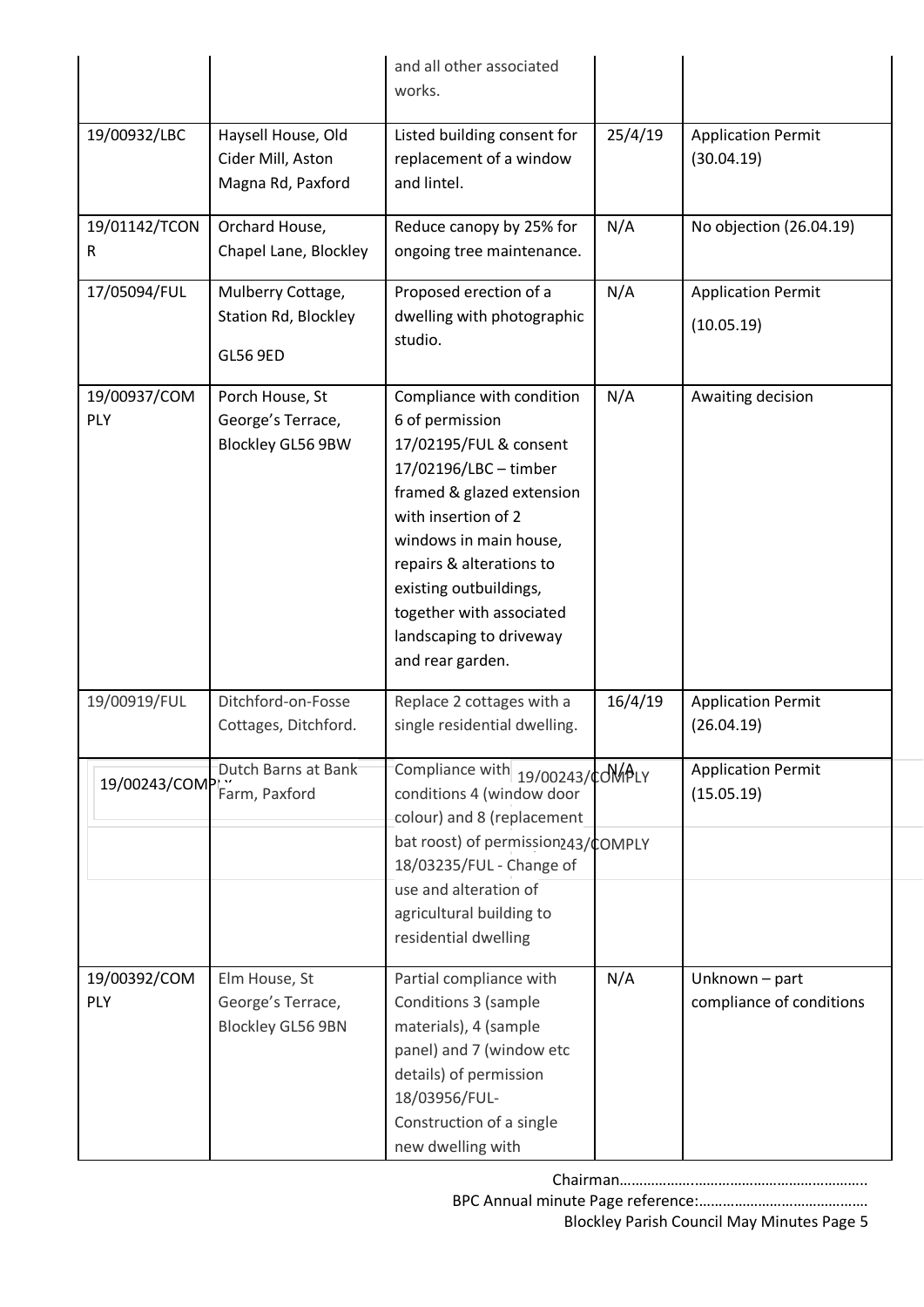|              |                                         | associated landscaping and<br>access, including a new<br>garage to the existing<br>property                                                                                                                                                                                                                                                                                                                                                                                                                                                                                                                      |     |                   |
|--------------|-----------------------------------------|------------------------------------------------------------------------------------------------------------------------------------------------------------------------------------------------------------------------------------------------------------------------------------------------------------------------------------------------------------------------------------------------------------------------------------------------------------------------------------------------------------------------------------------------------------------------------------------------------------------|-----|-------------------|
| 19/01229/COM | <b>Blockley Water</b>                   | Compliance with                                                                                                                                                                                                                                                                                                                                                                                                                                                                                                                                                                                                  | N/A | Awaiting decision |
| PLY          | Treatment Works, Bell<br>Bank, Blockley | Conditions 3 (walling and<br>roofing materials), 4<br>(sample panel of walling), 6<br>(windows, external doors,<br>dormer windows,<br>chimneys, cills, lintels,<br>verges and garage doors), 7<br>(window colour), 10<br>(Arboricultural method<br>statement), 11<br>(Archaeological<br>investigation), 12 (Site<br>investigation<br>methodology), 13<br>(Landscaping scheme), 14<br>(Biodiversity management<br>plan) and 16 (bat boxes) of<br>permission 18/04506/FUL -<br>Construction of a single<br>dwelling and detached<br>garage, (amendment to<br>design and orientation of<br>permission 16/03435/FUL) |     |                   |